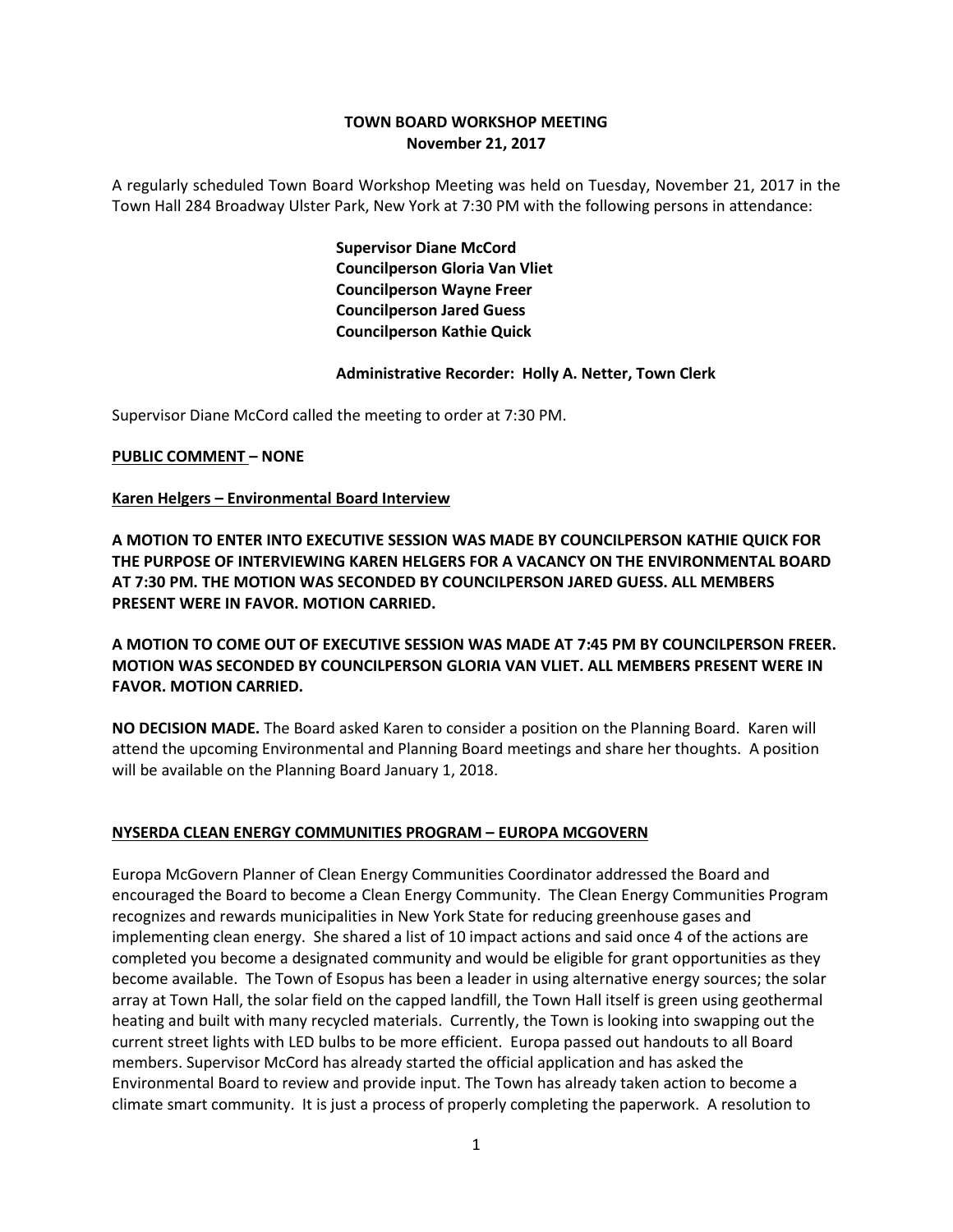become a Climate Smart Community will need to be passed. A question of whether a resolution had already been passed was asked. Research will be done regarding an existing resolution. Councilperson Jared Geuss clarified that Europa was a resource that can significantly help with the writing of grants because the Hudson Valley Regional Council is funded by NYSERDA.

### **CENTRAL HUDSON STREET LIGHT CONVERSION – MARK MULPETER AND JASON MALIZIA**

Mark Mulpeter and Jason Malizia, Municipal Account Managers from Central Hudson talked to the Board about converting the current street lighting to new LED lighting. This is an alternative to the Street Light Consortium that has been talked about in several other Town Board meetings. If Esopus agrees to the mass replacement, the cost would be \$40,295. The present system is costing \$81,539. The mass replacement would be a cost savings of \$19,593 per year. In two years the cost of the replacements can be recouped. The benefit of purchasing and installing with Central Hudson is they also maintain the lights. With the consortium the process was more cumbersome and would require a certified high voltage line worker to be contacted every time there was an issue with a light. The replacement time with Central Hudson is 2.5 - 3 months. Councilperson Wayne Freer added there was peace of mind knowing we do not have to worry if there is an issue with the light, Central Hudson will be there to fix it just as they do now.

## **SHULTIS 203-207 CLAY ROAD**

Supervisor McCord gave a follow-up to an issue addressed by Sam Shultis during the public comment from a prior meeting. Driveways and yards are sinking on Clay Road. Mike Cafaldo went out to assess the issue. Drainage from 9W goes onto Clay Road and over a swale and ends up in the yards of 203-207 Clay Road. Mike will rent a machine for \$800 to make the repair. Property owners have given Mike an easement to continue a storm water pipe to the current drainage in the rear of all of the houses.

### **CLOUGH HARBOUR ASSOCIATES**

The Clough Harbour Associates contract is up for renewal. Roxanne Pecora, Planning Board Chairperson, is in the process of reviewing the contract. It will be on the agenda for the next Town Board meeting.

# **EXECUTIVE SESSION – SCEPANOVIC AND SERRAS**

**A MOTION WAS MADE BY SUPERVISOR MCCORD AT 8:30 PM TO ENTER INTO EXECUTIVE SESSION FOR THE PURPOSE OF DISCUSSING THE NEGOTIATION OR PLAN OF ACTION FOR THE NOTICE OF PETITION WHICH WAS FILED BY ALEKSANDRA SCEPANOVIC AND ERIK SERRAS. THE MOTION WAS SECONDED BY COUNCILPERSON WAYNE FREER. ALL MEMBERS PRESENT WERE IN FAVOR. MOTION CARRIED.**

**A MOTION TO COME OUT OF EXECUTIVE SESSION WAS MADE AT 8:45 PM BY COUNCILPERSON WAYNE FREER AND SECONDED BY COUNCILPERSON KATHIE QUICK. ALL MEMBERS PRESENT WERE IN FAVOR. MOTION CARRIED.** 

**NO DECISIOIN MADE AT THIS TIME.**